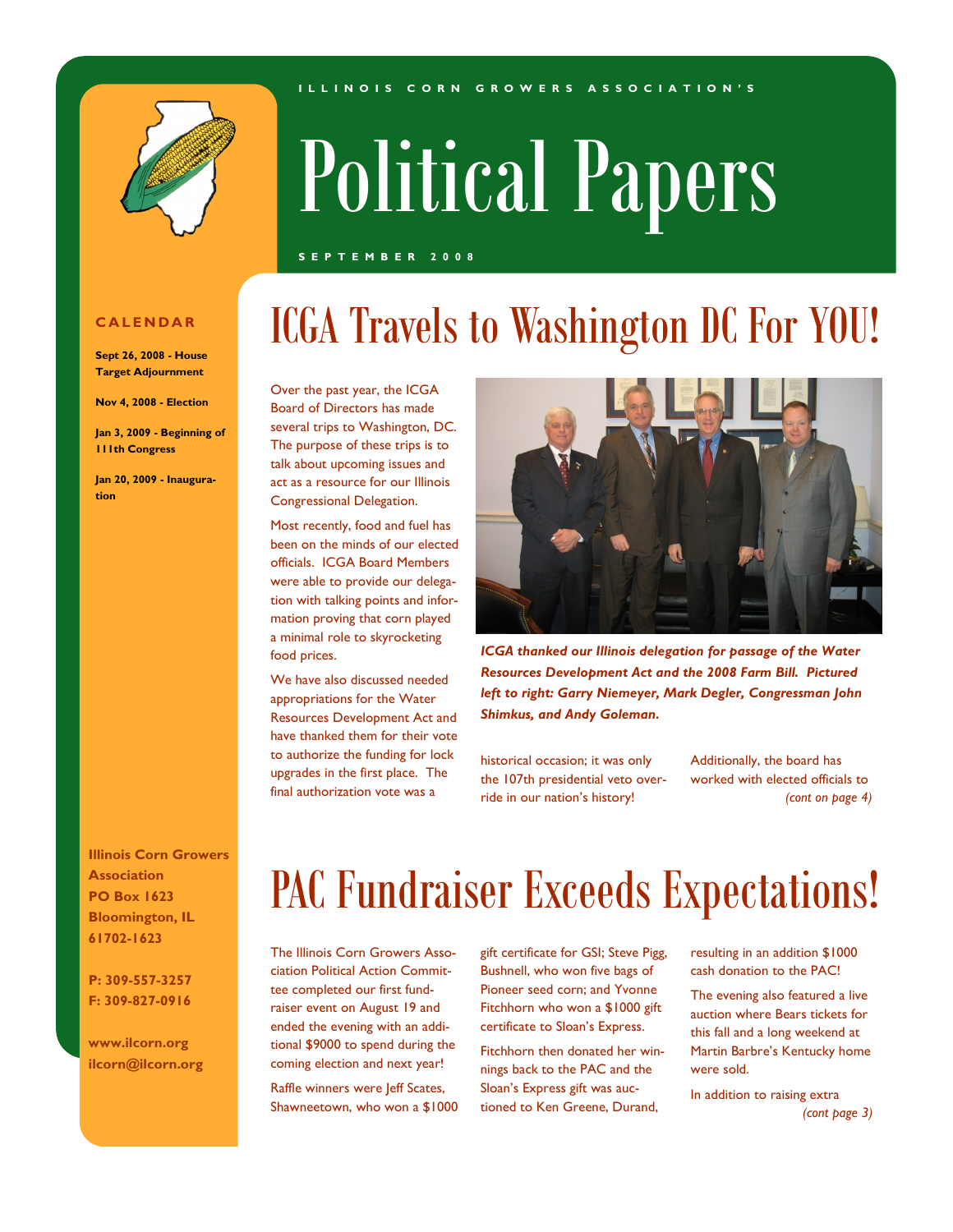### **P A G E 2**



*Bill Christ hosted a fundraiser for Aaron Schock on August 29.*

# Political Action Committee 101

PACs have become a legitimate and important part of the political landscape. Donating to a candidate or elected official sends a signal that you want that individual in office. Because you have shown support, the candidate or official is therefore more likely to listen to your point of view or vote the way that you would like.

The ICGA PAC is set up to only match member contributions. This allows us to respond to member requests.

As an example, if there is an election for a federal office in your area and you would be willing to give \$200 to that candidate and host a formal event, the ICGA PAC would match your contribution and the contributions of those attending, thus doubling your support for the candidate, creating a personal relationship between you and the candidate, and encouraging your political involvement.

In this way, ICGA becomes more effective. When we are

looking for a key vote, if your candidate (now in Congress) can vote in our favor, ICGA and YOU have access to that Congressman and can express our desires and thoughts on the vote.

Your contribution to the ICGA PAC really does make a difference in how effective your organization can be for you on a legislative level. That PAC constantly creates relationships that help us gain votes in Washington, DC.

Ī

*"From my perspective, a great event. Great discussion, great people, great time." Pat O'Brien, Congressman Phil Hare staff*

*Congressman Phil Hare (far right) and Rob Elliott (middle) visit with other contributors at Elliott's farm***.**



# Candidate Events Held Statewide

The PAC has been more active than ever during this 2008 election season. Several federal offices are up for election and the PAC has been involved in each of the races.

Remember, the ICGA PAC responds to member interest when determining which candidates to support. If we have membership that wish to contribute on both sides of a race, ICGA PAC will match those contributions.

Colleen Callahan (D) and

Aaron Schock (R) are vying for the 18th Congressional District. Bill Christ of Metamora hosted an event at his home for Schock on August 29 and John Kuhfuss of Mackinaw hosted an event at his farm for Callahan on September 9.

Illinois Senator Debbie Halvorson, running for Jerry Weller's empty seat in the 11th Congressional District was present at an event on September 9 hosted by Jim Robbins at his farm in Peotone. Jim Rapp hosted an event for Marty Ozinga,

running against Halverson in the 11th District, on

September 17 in Princeton.

All events have been well attended and much appreciated by the candidates.

Additionally, the PAC has been active with our current Congressional Delegation as well. On August 13th, Rob Elliott hosted an event for Phil Hare at his farm in Cameron. Feedback from the event was very positive, with all contributors



*Left to Right: John Kuhfuss, Ross Pauli, Colleen Callahan, and Kent Kleinschmidt discuss the upcoming harvest and predictions for 2008 yields.*

> feeling that they developed a good communication with the Congressman.

If you are interested in scheduling an event for your Congressman, please let us know. The minimum requirement for an event is five ICGA members that are willing to give \$200 or more. ICGA PAC will then match total member contributions up to \$2000.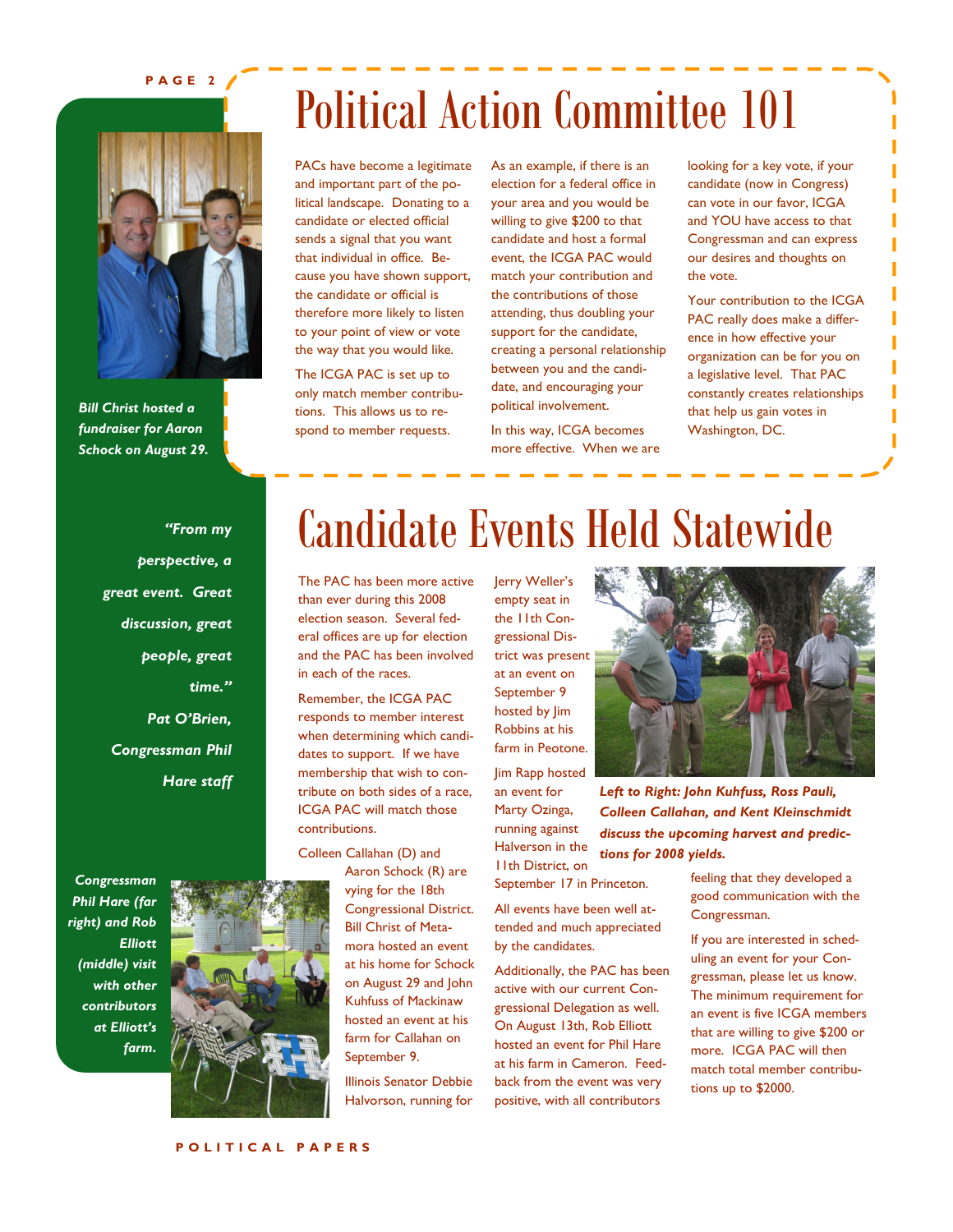# PAC Fundraiser Success (cont.)

money for our association PAC, current and former board members were getting to know each other, renewing friendshjps, and celebrating the progress that ICGA has made to the corn industry in Illinois.

Thanks to all who participated and joined us for this exciting event!



*PAC Chairman Steve Ruh congratulates District 15 Director Jeff Scates on winning a \$1000 GSI gift certificate from the PAC raffle held on August 19, 2008.*

*"The most likely movement toward a different future stateside will occur with the selection of a new President of the Senate."*

# For Illinois: Who - and What - Might Change?

Focusing on the who issue first, shows us little change in the makeup and membership of the Illinois General Assembly.

Of Illinois 59 current senate members, 19 are not facing reelection this year, 19 others have no opponents on the ballot and all but three of the remaining 21 are currently ahead in their reelection efforts.

A glance at the 118 current house membership shows 57 incumbents have no opponent, leaving them with a free ride to reelection and as many as 41 of the remaining 61 districts appearing to offer minimal probability of change.

Control of either chamber is unlikely to switch, although there could be a shift in numbers within the ranks of either party.

Federally, unlike the lineup for statehouse races, only one of our 19 congressional incumbents, Congressman Phil Hare (D – 17th) has

an unopposed ride to reelection. Of the remaining 18 races, eleven are considered 'safe' seats for the incumbents despite opposing candidates on the ballot – leaving seven races to watch. At least two of this grouping could see a change of party representation.

The 'watch' category of contests includes incumbents Peter Roskam (R-6th), Melissa Bean (D-8th), Mark Kirk (R-10th) and Judy Biggert (R-13th), all of whom are favored at this time to return to Washington DC for another term. As is Bill Foster (D-11th) who previously won a special election to replace retiring former GOP Speaker of the House Dennis Hastert. Foster is facing perennial GOP hopeful Jim Oberweiss.

Changes in party representation are possible in the cases of retiring Illinois Congressman Jerry Weller (R-11th), where political demographics indicate potential shifts to

democrat Debbie Halvorson (Illinois Senate Majority Leader ) over GOP challenger Martin Ozinga and, in the race to succeed Ray LaHood (R-18th), where GOP's Aaron Schock (currently serving in the Illinois House) is presently favored over democratic challenger Colleen Callahan.

As far as what might change – there are numerous possibilities.

The most likely movement toward a different future stateside will occur with the selection of a new President of the Senate. Jones has been the primary ally of Democratic Governor Rod Blagojevich who has spent the bulk of his recent years in a combative state with the general assembly.

And, since most members of both chambers are tired of the ongoing gridlock, it is highly

*(cont, page 4)*



*State Senator John Sullivan and Garry Niemeyer, Auburn, IL*